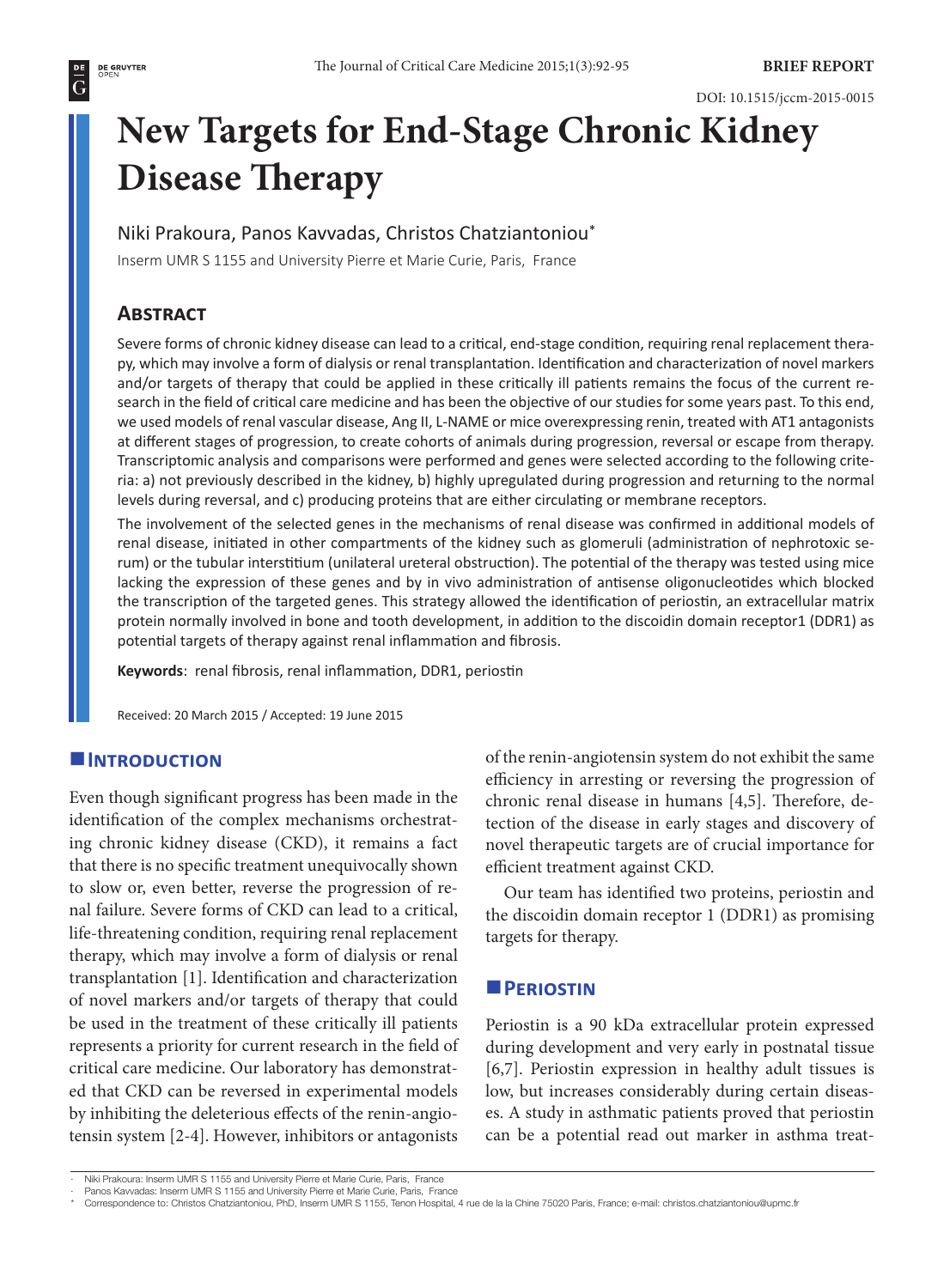ment [8], while another study involving IPF patients, showed that plasma periostin can be a biomarker for the progression of this disease [9]. Using the model of L-NAME-induced hypertensive nephropathy in rats, we showed that periostin is also over-expressed when renal pathology is present. Interestingly, periostin levels declined when disease was arrested or reversed after treatment with angiotensin receptor1 blockers, exhibiting a close correlation with the extent of the disease [10]. To strengthen this observation, comparison of periostin levels with creatininemia, proteinuria and renal blood flow showed that periostin correlated inversely to renal function during progression/regression of CKD. These results are in agreement with data from FSGS and Lupus Nephritis patients which indicate that periostin levels correlate well with renal damage and eGFR [11]. Moreover, we have found that mice lacking periostin expression were protected against renal inflammation in the UUO model [12]. This protection was accompanied by a better preservation of the renal tubular epithelium and blunted expression of several pro-fibrotic markers. In addition, delivery of antisense oligonucleotides against periostin protected rats from the progression of renal disease in the L-NAME model [12]. Other investigators showed that periostinis overexpressed in additional experimental models of renal pathology and most importantly, it can be detected in the urine of human patients of CKD, even when albuminuria is within normal values [13].

The precise mechanism through which periostin promotes fibrosis remains largely unknown. Studies in a model of cardiac fibrosis indicated that periostin may act as a downstream mediator of Ang II signaling through complex interactions that involve p38/ CREB and erk/TGF-β pathways [14]. Additionally, lung fibroblasts from periostin-/- animals had an impaired response to TNF-α, and they failed to produce chemokines and pro-inflammatory cytokines, indicating that periostin could mediate both the inflammatory and the fibrotic process [15].

# **CAN PERIOSTIN BE A TARGET FOR THERApy of CKD?**

Introducing novel biomarkers and therapeutic targets is a complicated, time and money consuming procedure. Several promising candidates have been proven of little value while others, although useful in animal models, are of little use in human pathologies. Therefore, a potential novel biomarker for CKD should be easily detectable in plasma or urine samples, it should be early expressed in the pathology and it should correlate better with the degree of the disease than the existing 'gold standard' biomarkers.

The existing data so far for periostin indicate that:

- Periostin expression is negligible in healthy kidneys.
- Periostin is highly induced in various models of renal disease (UUO, L-NAME, 5/6 nephrectomy, streptozotocin-induced diabetic nephropathy, anti-GBM, renin transgenic mice), and correlates very well with the degree of tissue damage and the decline of renal function in animals.
- • Periostin is de novo overexpressed by the cells principally affected in each model and then spreads to other compartments.
- • Mice lacking periostin expression are protected against CKD.
- • Silencing periostin with anti-sense nucleotides protects animals from L-Name-induced hypertensive nephropathy.
- Periostinis expressed in human biopsies and has been detected in urines from several types of CKD.

#### **Periostin – concluding remarks**

Several pieces of the puzzle of periostin function in CKD are missing, especially when it comes to, among other factors, mechanism of action, the downstream and upstream mediators and its paracrine effect on cell populations. However, data so far indicate that at least in experimental models, targeting periostin can result in arrest or even reversal of renal disease while it correlates well with the decline of renal function and renal damage. We are aware that several investigators are currently developing tools to provide, or refute, the proof that periostin has the potential to be a biomarker and a target of therapy of renal disease. We hope that in the near future we will have a definite answer on this hypothesis.

### $\blacksquare$  DISCOIDIN DOMAIN RECEPTOR 1

DDR1, a member of the tyrosine kinase receptors superfamily, is activated after the binding of extracellular collagen. Its role is well established in adhesion, migration and cell proliferation during physiological development [16].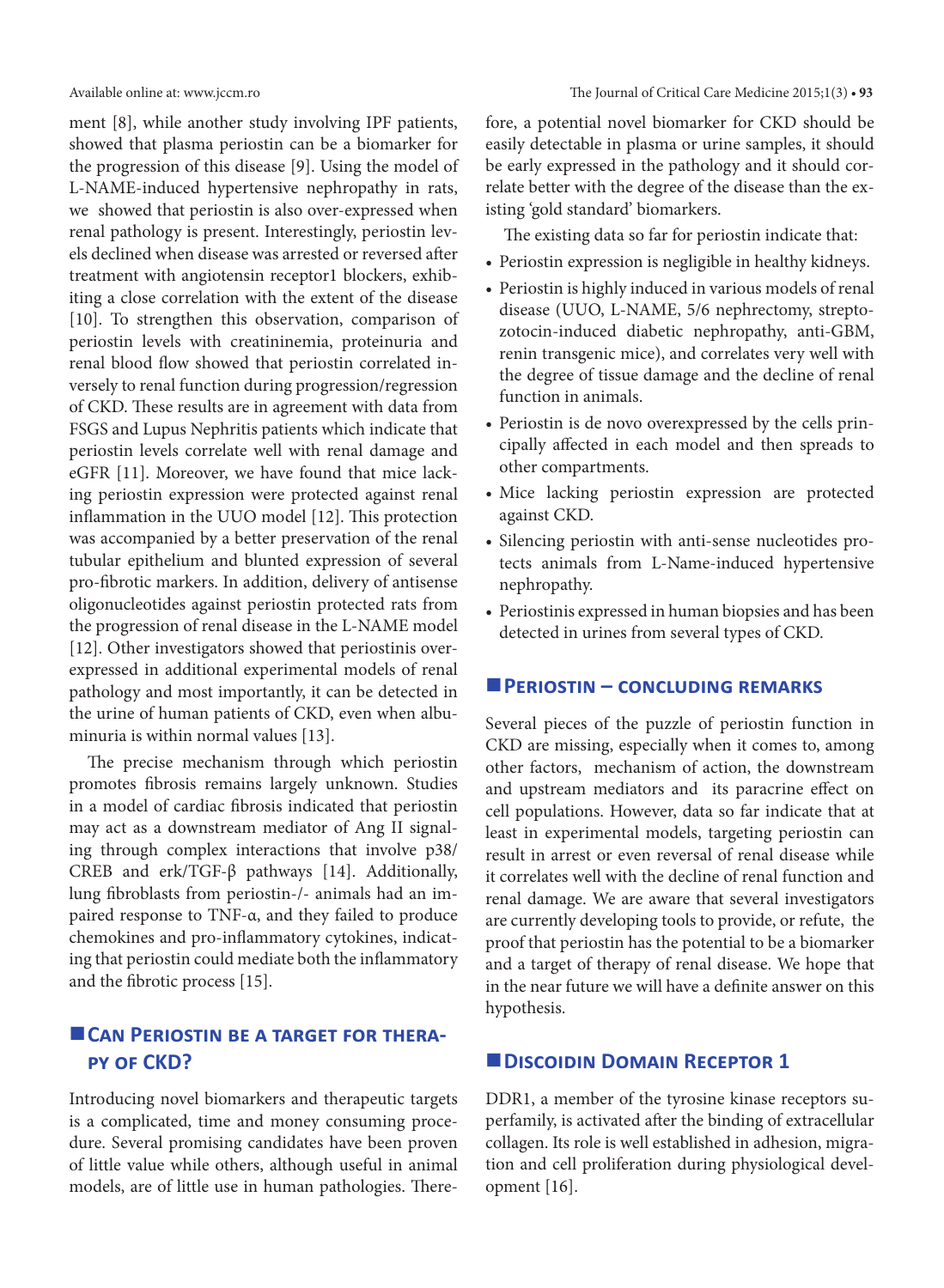#### **94 •** The Journal of Critical Care Medicine 2015;1(3) Available online at: www.jccm.ro

Our team has demonstrated that DDR1 is a candidate effector in renal inflammation and fibrosis. In a model of angiotensin II-induced hypertensive nephropathy, mice lacking DDR1 expression were protected against proteinuria, inflammation, glomerulosclerosis and interstitial fibrosis [17]. In a curative protocol, mice treated with anti-sense oligonucleotides against DDR1 showed preserved renal function and glomerular structure in the anti-GBM model [18]. Data from studies in the UUO model indicated that DDR1 promotes CKD through enhancement of the inflammatory cascade since macrophages from DDR1 KO animals displayed impaired migration in response to MCP1 [19]. In COL4A3 KO mice, a model that mimics the Alport syndrome, deletion of DDR1 delays renal fibrosis via inhibition of NF-kappaB, IL-6 and TGF-β signaling [20].

DDR1's crucial role in the progression of the inflammatory response has been reported in other fibrotic tissues, given the fact that DDR1 KO mice are protected against bleomycin-induced pulmonary fibrosis, exhibiting impaired inflammatory response via deregulation of the p38 MAPK pathway [21].

Regarding human CKD, biopsies from FSGS, diabetic nephropathy and Goodpasture's syndrome, DDR1 exhibited a strong glomerular staining while it was also detectable in parietal epithelial cells, tubules and the interstitium [18].

# **CAN DDR1 BE A TARGET FOR THERAPY OF CKD?**

The existing data for DDR1 show that:

- DDR1 expression in the healthy kidney is low, but it is over-expressed in several models of renal disease.
- DDR1 amplifies renal injury by enhancing the interaction between renal inflammation and fibrosis.
- • Genetic deletion of DDR1 expression impairs the inflammatory response and preserves renal function and structure.
- Silencing of DDR1 gene with anti-sense oligonucleotides preserves renal function.
- DDR1 is over-expressed in several human renal pathologies.

Unpublished data from our laboratory,using the anti-GBM model, further support the hypothesis that DDR1 can be a target for therapy, because DDR1 silencing, after an increase in proteinuria and the establishment of the disease, was accompanied by an arrest in the decline of renal function. Still, several questions regarding the mechanism(s) of action of DDR1 remain unanswered such as the identity of the signal inducing DDR1 neo-expression and/or activation, whether collagens are the only ligands of DDR1, and if DDR1 expression is enough to promote cell phenotype alterations.

Unfortunately, techniques do not yet exist to allow a thorough investigation in human CKD (monoclonal antibodies, Elisa kits, specific blockers). Thus, studies on DDR1's levels in renal biopsies, or correlating its expression with the decline of renal function, are for future research. Hopefully such studies will progress sooner rather than later, and as several groups of investigators are currently pursuing these objectives, the first results are expected in a near future.

# **Conclusions: Do Periostin or DDR1 have the potential of transfer in human CKD?**

Our recent investigations, mainly using experimental models, lead us to identify periostin and DDR1 as promising targets of therapythat could be applied, in the future, in critically ill patients with advanced CKD. The observations supporting such a role are: a) both are 'silent' during adulthood under physiological conditions; b) they are de novo activated and their activation is occurring after tissue aggression; c) their expression is focal to the damaged tissue; d) genetic (KO mice) orpharmaco-genetic (anti-sense oligonucleotides delivery) of their expression do not affect physiological functions; and e) they are easily accessible for detection and therapy intervention.

The most important limitation is the current lack of widely validated techniquesavailable for use in humans, but this limitation will not exist in a near future as the field is rapidly expanding and several antibodies or blocking agents are expected to be generated or are currently under testing.

#### **References**

- 1. Lozano, R. Global and regional mortality from 235 causes of death for 20 age groups in 1990 and 2010: a systematic analysis for the Global Burden of Disease Study 2010. Lancet. 2012;380:2095–128.
- 2. Huby AC, Rastaldi MP, Caron K, Smithies O, Dussaule JC,